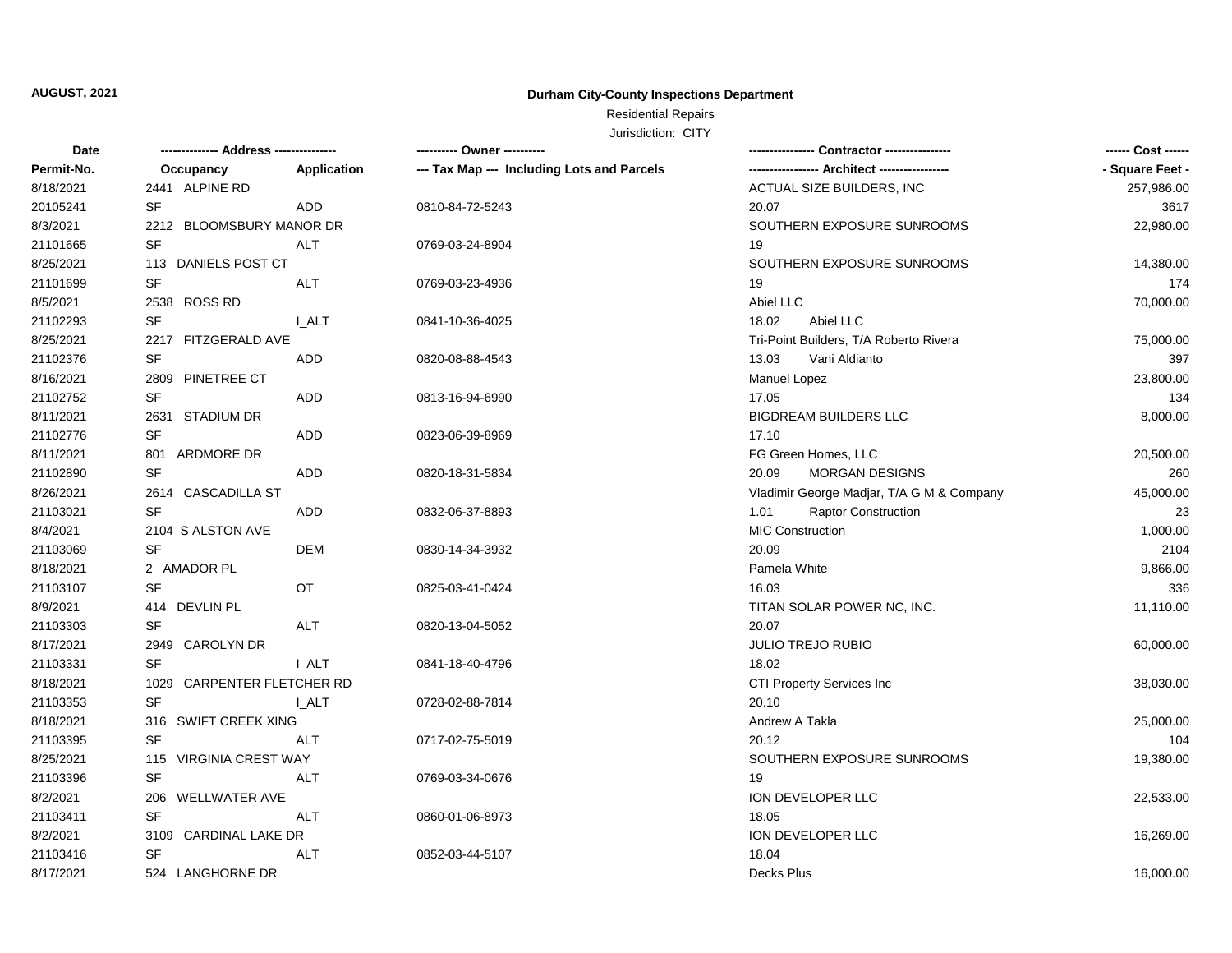## **Durham City-County Inspections Department**

# Residential Repairs

| Date       | -------------- Address --------------- |             | ---------- Owner ----------                |                                     | ------ Cost ------ |
|------------|----------------------------------------|-------------|--------------------------------------------|-------------------------------------|--------------------|
| Permit-No. | Occupancy                              | Application | --- Tax Map --- Including Lots and Parcels |                                     | - Square Feet -    |
| 21103419   | <b>SF</b>                              | <b>ADD</b>  | 0748-94-46-0726                            | 20.28<br><b>Tyndall Engineering</b> |                    |
| 8/26/2021  | 8 CIBOLA CT                            |             |                                            | Melville Builders, Inc.             | 165,200.00         |
| 21103469   | <b>SF</b>                              | <b>ADD</b>  | 0729-04-51-5205                            | 20.12                               | 682                |
| 8/2/2021   | 106 HIGHCREEK DR                       |             |                                            | <b>Blue Raven Solar LLC</b>         | 16,890.00          |
| 21103493   | <b>SF</b>                              | ALT         | 0834-03-40-2180                            | 17.09                               |                    |
| 8/2/2021   | 1804 PENNYPACKER LN                    |             |                                            | Blue Raven Solar LLC                | 28,140.00          |
| 21103512   | SF                                     | <b>ALT</b>  | 0850-03-31-9435                            | 18.05                               |                    |
| 8/16/2021  | 847 SARATOGA DR                        |             |                                            | LJ WALKER BUILDERS                  | 10,530.00          |
| 21103527   | <b>SF</b>                              | I ALT       | 0833-01-47-0355                            | 17.09                               |                    |
| 8/2/2021   | 1703 SANDOVAL DR                       |             |                                            | PURE ENERGY, LLC.                   | 7,330.00           |
| 21103530   | <b>SF</b>                              | ALT         | 0850-60-97-6434                            | 18.05                               |                    |
| 8/2/2021   | 506 HARKNESS CIR                       |             |                                            | <b>Blue Raven Solar LLC</b>         | 17,226.00          |
| 21103532   | <b>SF</b>                              | <b>ALT</b>  | 0801-03-32-8291                            | 20.17                               |                    |
| 8/5/2021   | 2704 LAWNDALE AVE                      |             |                                            | Hershberger, Todd Brindley          | 290,000.00         |
| 21103539   | <b>SF</b>                              | ADD         | 0822-13-04-0423                            | 4.02<br>4/1 Design                  | 289                |
| 8/3/2021   | 1610 ROBINHOOD RD                      |             |                                            | Kimberly Conen                      | 40,000.00          |
| 21103572   | <b>SF</b>                              | <b>ALT</b>  | 0831-07-79-4543                            | 10.02                               |                    |
| 8/19/2021  | 1106 PARK GLEN PL                      |             |                                            | Karl Spencer                        | 6,775.00           |
| 21103593   | <b>SF</b>                              | R_DECK      | 0727-01-38-9731                            | 20.12                               | 109                |
| 8/18/2021  | 205 WELLWATER AVE                      |             |                                            | Glasgow Design Build, LLC           | 10,850.00          |
| 21103625   | <b>SF</b>                              | R_DECK      | 0860-01-07-9039                            | 18.05                               |                    |
| 8/3/2021   | 19 FOREST CREEK DR                     |             |                                            | <b>NC Solar Now</b>                 | 27,820.00          |
| 21103641   | <b>SF</b>                              | <b>ALT</b>  | 0729-04-60-0145                            | 20.14                               |                    |
| 8/10/2021  | 1907 DARTMOUTH DR                      |             |                                            | <b>Blue Raven Solar LLC</b>         | 16,200.00          |
| 21103653   | <b>SF</b>                              | <b>ALT</b>  | 0813-20-91-3273                            | 17.05                               |                    |
| 8/12/2021  | 18 PORTERS GLEN PL                     |             |                                            | S & R General Contracting           | 86,700.00          |
| 21103655   | <b>SF</b>                              | <b>ALT</b>  | 0719-04-83-9380                            | 20.11                               | 835                |
| 8/2/2021   | 1605 CULTIVAR LN                       |             |                                            | Sierra Structures, Inc.             | 18,038.00          |
| 21103666   | <b>SF</b>                              | <b>ADD</b>  | 0729-01-26-6978                            | 20.10                               | 120                |
| 8/5/2021   | 2201<br>OTIS ST                        |             |                                            | Team For Your Dreams, Inc.          | 89,500.00          |
| 21103668   | <b>SF</b>                              | ALT         | 0820-08-89-1005                            | 13.03                               |                    |
| 8/3/2021   | 38 GREEN MILL LN                       |             |                                            | TRIBUTARY INC                       | 13,000.00          |
| 21103680   | <b>SF</b>                              | R_DECK      | 0810-16-72-8588                            | 20.07                               |                    |
| 8/23/2021  | 5011 S ALSTON AVE                      |             |                                            | Carolina Custom Roofing             | 24,180.00          |
| 21103682   | R <sub>2</sub>                         | C_ROOF      | 0737-01-39-9625                            | 20.14                               |                    |
| 8/13/2021  | 5011 S ALSTON AVE                      |             |                                            | Carolina Custom Roofing             | 16,380.00          |
| 21103684   | R <sub>2</sub>                         | C ROOF      | 0737-01-39-9625                            | 20.14                               |                    |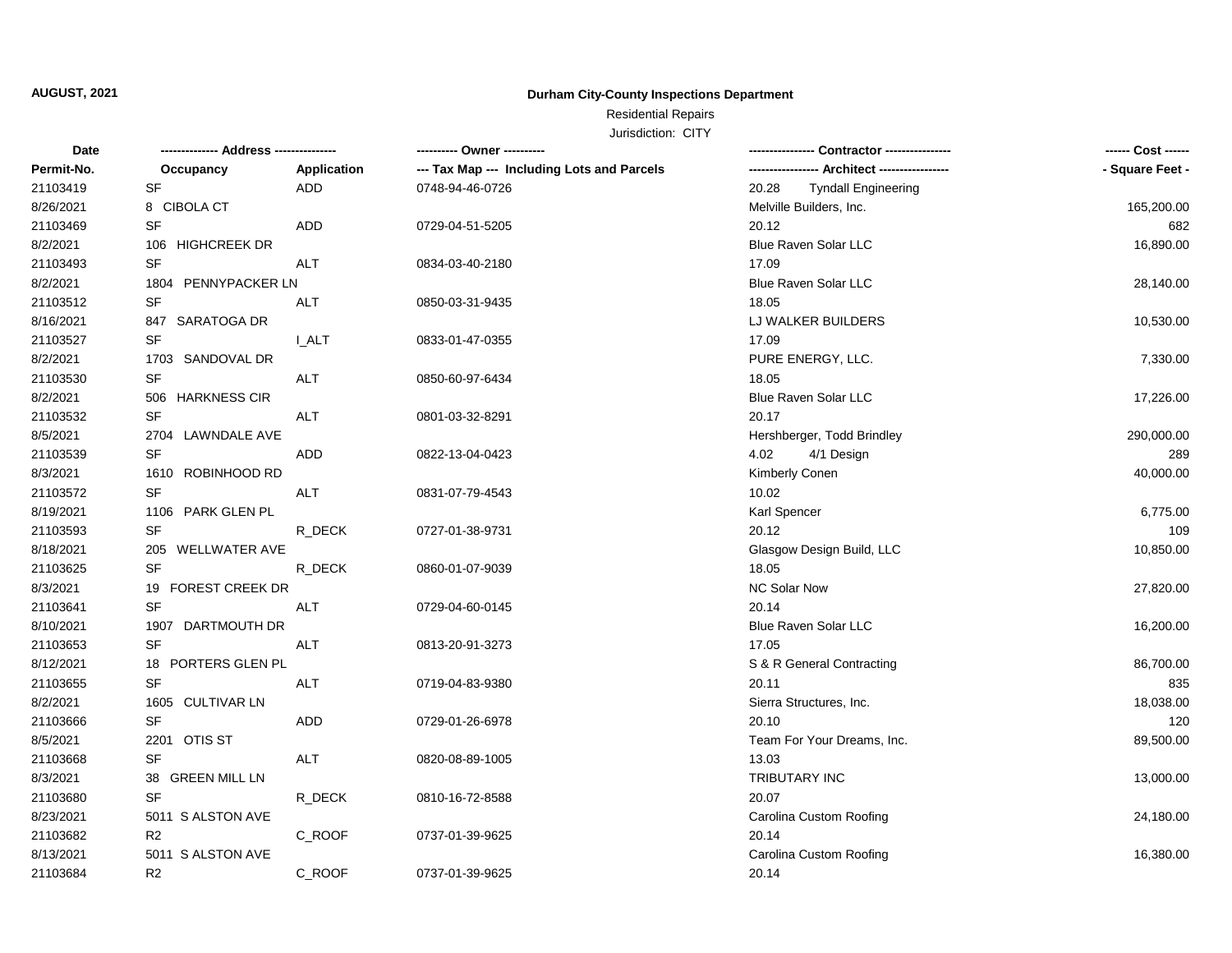## **Durham City-County Inspections Department**

# Residential Repairs

| Date       |                     |              | ---------- Owner ----------                |                                              | ------ Cost ------ |
|------------|---------------------|--------------|--------------------------------------------|----------------------------------------------|--------------------|
| Permit-No. | Occupancy           | Application  | --- Tax Map --- Including Lots and Parcels |                                              | - Square Feet -    |
| 8/23/2021  | 5011 S ALSTON AVE   |              |                                            | Carolina Custom Roofing                      | 17,160.00          |
| 21103685   | R <sub>2</sub>      | C_ROOF       | 0737-01-39-9625                            | 20.14                                        |                    |
| 8/13/2021  | 5011 S ALSTON AVE   |              |                                            | Carolina Custom Roofing                      | 21,320.00          |
| 21103686   | R <sub>2</sub>      | C_ROOF       | 0737-01-39-9625                            | 20.14                                        |                    |
| 8/23/2021  | 5011 S ALSTON AVE   |              |                                            | Carolina Custom Roofing                      | 20,800.00          |
| 21103687   | R <sub>2</sub>      | C_ROOF       | 0737-01-39-9625                            | 20.14                                        |                    |
| 8/13/2021  | 5011 S ALSTON AVE   |              |                                            | Carolina Custom Roofing                      | 24,180.00          |
| 21103689   | R <sub>2</sub>      | C_ROOF       | 0737-01-39-9625                            | 20.14                                        |                    |
| 8/13/2021  | 5011 S ALSTON AVE   |              |                                            | Carolina Custom Roofing                      | 26,500.00          |
| 21103690   | R <sub>2</sub>      | C_ROOF       | 0737-01-39-9625                            | 20.14                                        |                    |
| 8/13/2021  | 5011 S ALSTON AVE   |              |                                            | Carolina Custom Roofing                      | 6,488.00           |
| 21103691   | R <sub>2</sub>      | C_ROOF       | 0737-01-39-9625                            | 20.14                                        |                    |
| 8/12/2021  | 502 GATTIS ST       |              |                                            | Douglas & Suzanne Coonley                    | 27,450.00          |
| 21103695   | <b>SF</b>           | OT.          | 0821-06-48-3616                            |                                              | 205                |
| 8/25/2021  | 117 W CORNWALLIS RD |              |                                            | Carolina Community Improvements L.L.C.       | 24,000.00          |
| 21103696   | <b>SF</b>           | ALT          | 0820-10-36-3475                            | P.E. Teague, P.E., PLLC<br>20.09             |                    |
| 8/3/2021   | 2605 CHAPEL HILL RD |              |                                            | Regional Foundation and Crawl Space Repair   | 12,614.65          |
| 21103703   | <b>SF</b>           | <b>RP</b>    | 0811-20-91-3336                            |                                              |                    |
| 8/19/2021  | 4120 BEECHNUT LN    |              |                                            | Regional Foundation and Crawl Space Repair   | 9,574.00           |
| 21103704   | <b>SF</b>           | <b>RP</b>    | 0709-01-37-8622                            | 20.18                                        |                    |
| 8/19/2021  | 8 GINGERWOOD LN     |              |                                            | Katz Construction, LLC                       | 28,000.00          |
| 21103712   | <b>SF</b>           | <b>ADD</b>   | 0727-02-85-9125                            | 20.13                                        |                    |
| 8/18/2021  | 2027 WILSON ST      |              |                                            | ACANTHUS CONSTRUCTION, LLC                   | 120,000.00         |
| 21103722   | <b>SF</b>           | ADD          | 0822-09-25-2995                            | 4.01<br>Morgan Haynes                        |                    |
| 8/17/2021  | 521 E CLUB BLVD     |              |                                            | Aimee Harrison                               | 8,427.00           |
| 21103742   | <b>SF</b>           | OT           | 0832-10-46-0573                            | 1.01                                         | 200                |
| 8/2/2021   | 318 BRANDERMILL DR  |              |                                            | <b>Patrick Malley</b>                        | 7,336.67           |
| 21103743   | <b>SF</b>           | OT           | 0729-03-13-7343                            | 20.11                                        |                    |
| 8/19/2021  | 203 DIPLOMA DR      |              |                                            | MOHANDYMEN LLC                               | 29,000.00          |
| 21103756   | <b>SF</b>           | <b>I_ALT</b> | 0717-02-58-9103                            | 20.12                                        |                    |
| 8/5/2021   | 2006 WILSHIRE DR    |              |                                            | Greg Van Stekelenburg                        | 11,622.00          |
| 21103761   | <b>SF</b>           | OT           | 0821-19-50-2167                            | Tuff Shed, Inc<br>7                          | 140                |
| 8/18/2021  | 2009 WASHINGTON ST  |              |                                            | Toby Chamberlain DBA Chamberlain Renovations | 15,000.00          |
| 21103762   | <b>SF</b>           | <b>I_ALT</b> | 0822-12-96-2994                            | 1.02                                         |                    |
| 8/18/2021  | 1126 RAYNOR ST      |              |                                            | Abiel LLC                                    | 60,000.00          |
| 21103765   | SF                  | <b>ALT</b>   | 0831-12-97-3296                            | 10.02                                        | 139                |
| 8/6/2021   | 3829 REGENT RD      |              |                                            | ReNu Energy Solutions, LLC                   | 32,120.00          |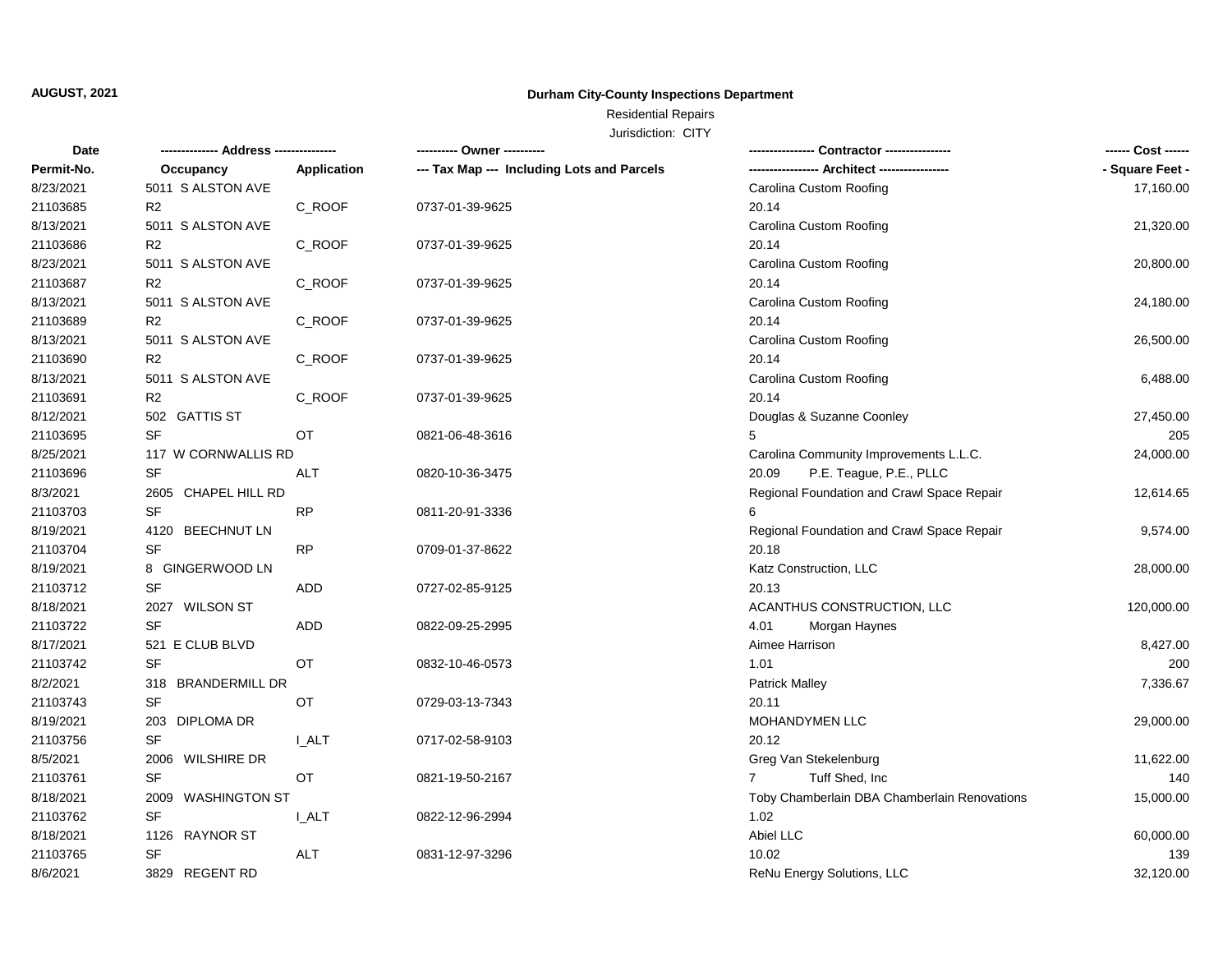## **Durham City-County Inspections Department**

# Residential Repairs

| <b>Date</b> |                               |              | ---------- Owner ----------                |                                            | ------ Cost ------ |
|-------------|-------------------------------|--------------|--------------------------------------------|--------------------------------------------|--------------------|
| Permit-No.  | Occupancy                     | Application  | --- Tax Map --- Including Lots and Parcels |                                            | - Square Feet -    |
| 21103780    | SF                            | ALT          | 0719-01-17-6110                            | 20.08                                      |                    |
| 8/3/2021    | 5105 GRANBURY DR              |              |                                            | Groundworks North Carolina, LLC            | 11,936.00          |
| 21103784    | <b>SF</b>                     | <b>RP</b>    | 0727-01-38-1894                            | 20.12                                      |                    |
| 8/6/2021    | 3304 WATERBURY DR             |              |                                            | <b>Bullock's Hardscapes</b>                | 21,750.00          |
| 21103795    | SF                            | OT           | 0800-02-77-5523                            | 20.17<br><b>Bullock's Hardscapes</b>       |                    |
| 8/10/2021   | <b>EXCALIBUR DR</b><br>422    |              |                                            | Blue Raven Solar LLC                       | 16,890.00          |
| 21103796    | <b>SF</b>                     | <b>ALT</b>   | 0757-01-09-6400                            | 20.14                                      |                    |
| 8/16/2021   | 4246 AMBER STONE WAY          |              |                                            | YES SOLAR SOLUTIONS - CATE ASSOCIATES,     | 23,040.00          |
| 21103799    | SF                            | ALT          | 0843-02-87-3948                            | 18.01                                      |                    |
| 8/11/2021   | 520<br><b>HOLLOWAY ST</b>     |              |                                            | Ram Jack T/A Foundation Solutions, LLC     | 6,350.00           |
| 21103801    | <b>SF</b>                     | RP           | 0831-09-26-0800                            | 11                                         |                    |
| 8/3/2021    | 110 SAILFISH CT               |              |                                            | Avolta Power, Inc.                         | 11,136.00          |
| 21103804    | <b>SF</b>                     | <b>ALT</b>   | 0769-01-16-1774                            | 19                                         |                    |
| 8/31/2021   | 4011 INWOOD DR                |              |                                            | OLIVE AND SAGE CUSTOM BUILDING LLC         | 4,650.00           |
| 21103808    | SF                            | R_DECK       | 0812-03-13-4988                            | 17.06                                      | 256                |
| 8/17/2021   | 2110 RUFFIN ST                |              |                                            | OLIVE AND SAGE CUSTOM BUILDING LLC         | 28,888.00          |
| 21103809    | <b>SF</b>                     | ADD          | 0822-12-87-8398                            | 1.02                                       | 170                |
| 8/9/2021    | 6 EDGESTONE PL                |              |                                            | Regional Foundation and Crawl Space Repair | 3,391.00           |
| 21103811    | <b>SF</b>                     | <b>RP</b>    | 0708-03-32-6576                            | 20.12                                      |                    |
| 8/12/2021   | 222 SHALIMAR DR               |              |                                            | ReNu Energy Solutions, LLC                 | 15,200.00          |
| 21103815    | SF                            | ALT          | 0728-03-20-2923                            | 20.12                                      |                    |
| 8/18/2021   | 320 MONMOUTH AVE              |              |                                            | Architrave Construction, Inc.              | 130,000.00         |
| 21103820    | SF                            | ADD          | 0822-20-91-4413                            |                                            | 1952               |
| 8/2/2021    | 203 CARYWOOD DR               |              |                                            | Blue Raven Solar LLC                       | 5,075.00           |
| 21103822    | SF                            | <b>ALT</b>   | 0830-04-82-2356                            | 20.14                                      |                    |
| 8/10/2021   | 2304 W CARVER ST              |              |                                            | Blue Raven Solar LLC                       | 20,250.00          |
| 21103824    | SF                            | <b>ALT</b>   | 0823-14-33-2031                            | 17.05                                      |                    |
| 8/9/2021    | 2717 WOODMONT DR              |              |                                            | Blue Raven Solar LLC                       | 6,767.00           |
| 21103825    | SF                            | ALT          | 0823-10-98-1179                            | 17.05                                      |                    |
| 8/10/2021   | 3004 SYNNOTTS PL              |              |                                            | Blue Raven Solar LLC                       | 9,000.00           |
| 21103826    | <b>SF</b>                     | ALT          | 0814-60-09-8654                            | 17.07                                      |                    |
| 8/18/2021   | 4321<br><b>HOLLOMAN RD</b>    |              |                                            | KB Building & Development, LLC             | 33,250.00          |
| 21103829    | SF                            | ADD          | 0749-02-95-5411                            | 18.05                                      | 224                |
| 8/3/2021    | 3414 BROOMFIELD TER           |              |                                            | David R. Parker                            | 178,474.00         |
| 21103835    | SF                            | <b>L_ALT</b> | 0813-04-60-7044                            | 17.05                                      |                    |
| 8/20/2021   | 500<br><b>COMMONWEALTH ST</b> |              |                                            | Holcomb Demolition, Inc., Cecil            | 1,000.00           |
| 21103851    | <b>SF</b>                     | <b>DEM</b>   | 0840-08-48-7934                            | 18.02                                      | 1064               |
|             |                               |              |                                            |                                            |                    |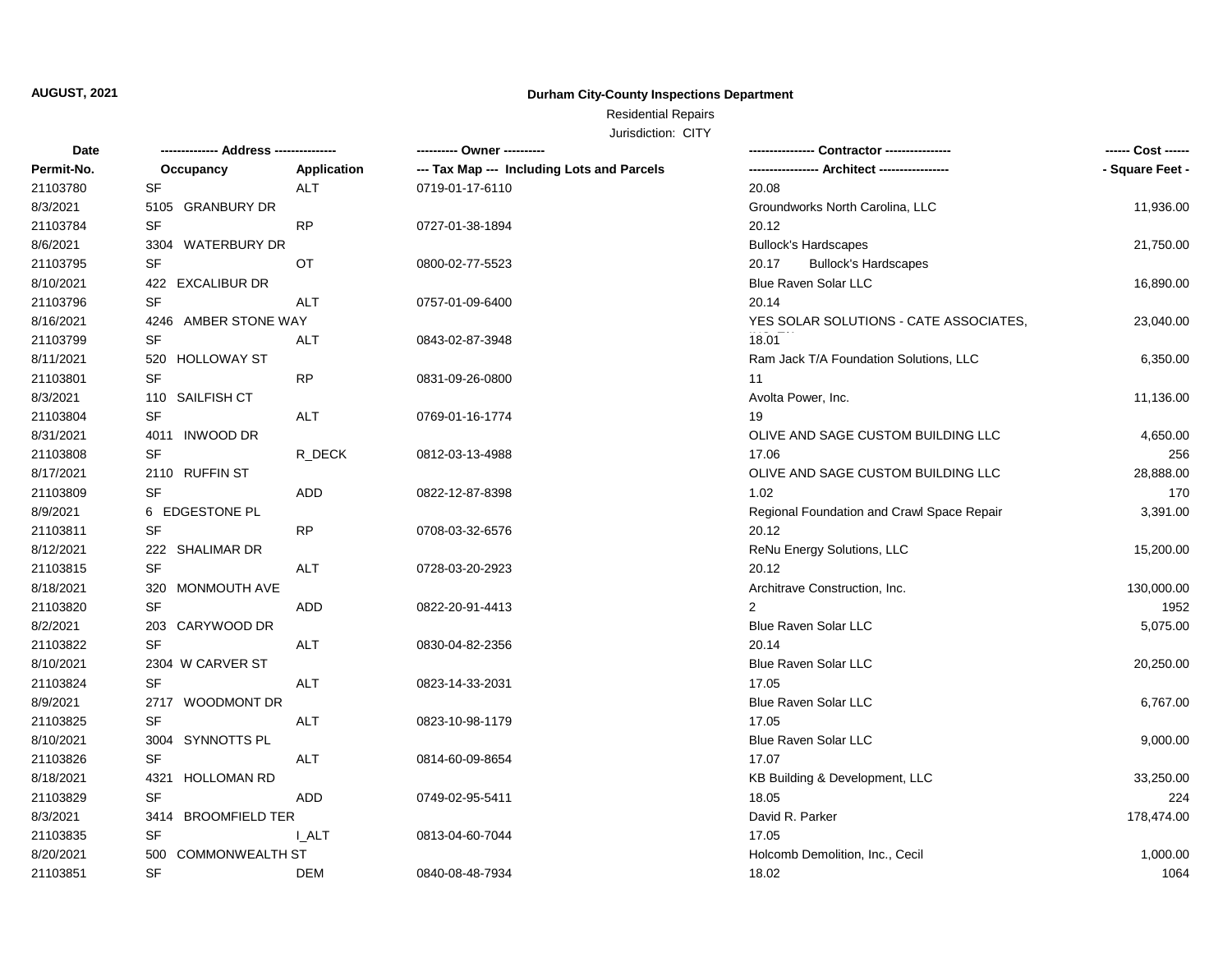## **Durham City-County Inspections Department**

# Residential Repairs

| Date       |                     |              | ---------- Owner ----------                |                                   | ------ Cost ------ |
|------------|---------------------|--------------|--------------------------------------------|-----------------------------------|--------------------|
| Permit-No. | Occupancy           | Application  | --- Tax Map --- Including Lots and Parcels |                                   | - Square Feet -    |
| 8/31/2021  | 2715 OBERLIN DR     |              |                                            | <b>LGK Contractors LLC</b>        | 58,000.00          |
| 21103856   | <b>SF</b>           | <b>ALT</b>   | 0803-03-44-6393                            | 17.07                             |                    |
| 8/16/2021  | 3810 ST MARKS RD    |              |                                            | Gress's Investments               | 97,920.00          |
| 21103858   | <b>SF</b>           | <b>OT</b>    | 0719-01-19-9387                            | 20.08                             |                    |
| 8/10/2021  | 10 CLOVER HILL PL   |              |                                            | Tom Thompson dba TBuilt           | 24,594.00          |
| 21103859   | <b>SF</b>           | <b>ADD</b>   | 0814-01-45-6962                            | 16.04                             |                    |
| 8/3/2021   | 717 QUIET WOODS PL  |              |                                            | <b>Advanced Structural Repair</b> | 4,995.00           |
| 21103880   | TH                  | ALT          | 0804-04-64-7940                            | 16.04                             |                    |
| 8/11/2021  | 3105 TOWER BLVD     |              |                                            | NorthStar Contracting Group, Inc. | 13,216.58          |
| 21103884   | R <sub>1</sub>      | OT           | 0810-06-28-5686                            | 20.15                             |                    |
| 8/17/2021  | 2325 NEVADA AVE     |              |                                            | WALLACE, B. DESIGN & CONSTRUCTION | 10,000.00          |
| 21103889   | SF                  | OT           | 0821-11-26-2145                            | 6.00                              |                    |
| 8/4/2021   | 13 INTREPID CT      |              |                                            | ION DEVELOPER LLC                 | 27,639.00          |
| 21103893   | <b>SF</b>           | <b>ALT</b>   | 0840-07-68-9806                            | 18.04                             |                    |
| 8/4/2021   | 606 JEROME RD       |              |                                            | ION DEVELOPER LLC                 | 14,485.00          |
| 21103894   | <b>SF</b>           | <b>ALT</b>   | 0739-01-07-4997                            | 20.26                             |                    |
| 8/5/2021   | 810 PEBBLESTONE DR  |              |                                            | ION DEVELOPER LLC                 | 14,790.00          |
| 21103895   | <b>SF</b>           | ALT          | 0852-04-72-4017                            | 18.04                             |                    |
| 8/11/2021  | 1115 IREDELL ST     |              |                                            | SOUTHERN ENERGY MANAGEMENT, INC   | 19,472.00          |
| 21103903   | SF                  | ALT          | 0822-14-34-4933                            | 4.01                              |                    |
| 8/16/2021  | 3302 PROSPECT PKWY  |              |                                            | ION DEVELOPER LLC                 | 19,314.00          |
| 21103908   | <b>SF</b>           | ALT          | 0850-04-62-7314                            | 18.05                             |                    |
| 8/25/2021  | 904 WYLDEWOOD RD    |              |                                            | Benitez Carpentry & Renovation    | 23,700.00          |
| 21103910   | <b>SF</b>           | ADD          | 0823-07-58-4185                            | 17.10                             | 182                |
| 8/5/2021   | 3706 NORTHAMPTON RD |              |                                            | HALLYBURTON, ROBERT S.            | 270,000.00         |
| 21103913   | <b>SF</b>           | <b>I_ALT</b> | 0810-00-77-1240                            | 20.08                             |                    |
| 8/19/2021  | 10 STONEHOUSE CT    |              |                                            | S & R General Contracting         | 26,264.00          |
| 21103916   | <b>SF</b>           | <b>ADD</b>   | 0727-01-46-4549                            | 20.12                             |                    |
| 8/6/2021   | 403 DUNHILL DR      |              |                                            | Joseph Dryer                      | 5,000.00           |
| 21103917   | <b>SF</b>           | R_DECK       | 0718-02-88-4602                            | 20.11                             |                    |
| 8/9/2021   | 1209 GILBERT ST     |              |                                            | <b>MIC Construction</b>           | 1,000.00           |
| 21103918   | <b>SF</b>           | DEM          | 0831-57-73-3081                            | 10.00                             |                    |
| 8/9/2021   | 1212 GILBERT ST     |              |                                            | <b>MIC Construction</b>           | 1,000.00           |
| 21103919   | <b>SF</b>           | <b>DEM</b>   | 0831-11-57-7153                            | 10.07                             |                    |
| 8/16/2021  | 2116 SUMMIT ST      |              |                                            | <b>MIC Construction</b>           | 1,000.00           |
| 21103920   | SF                  | <b>DEM</b>   | 0820-06-49-3981                            | $\overline{7}$                    |                    |
| 8/16/2021  | 4006 NOTTAWAY RD    |              |                                            | CREATIVE OF GREENSBORO            | 75,503.00          |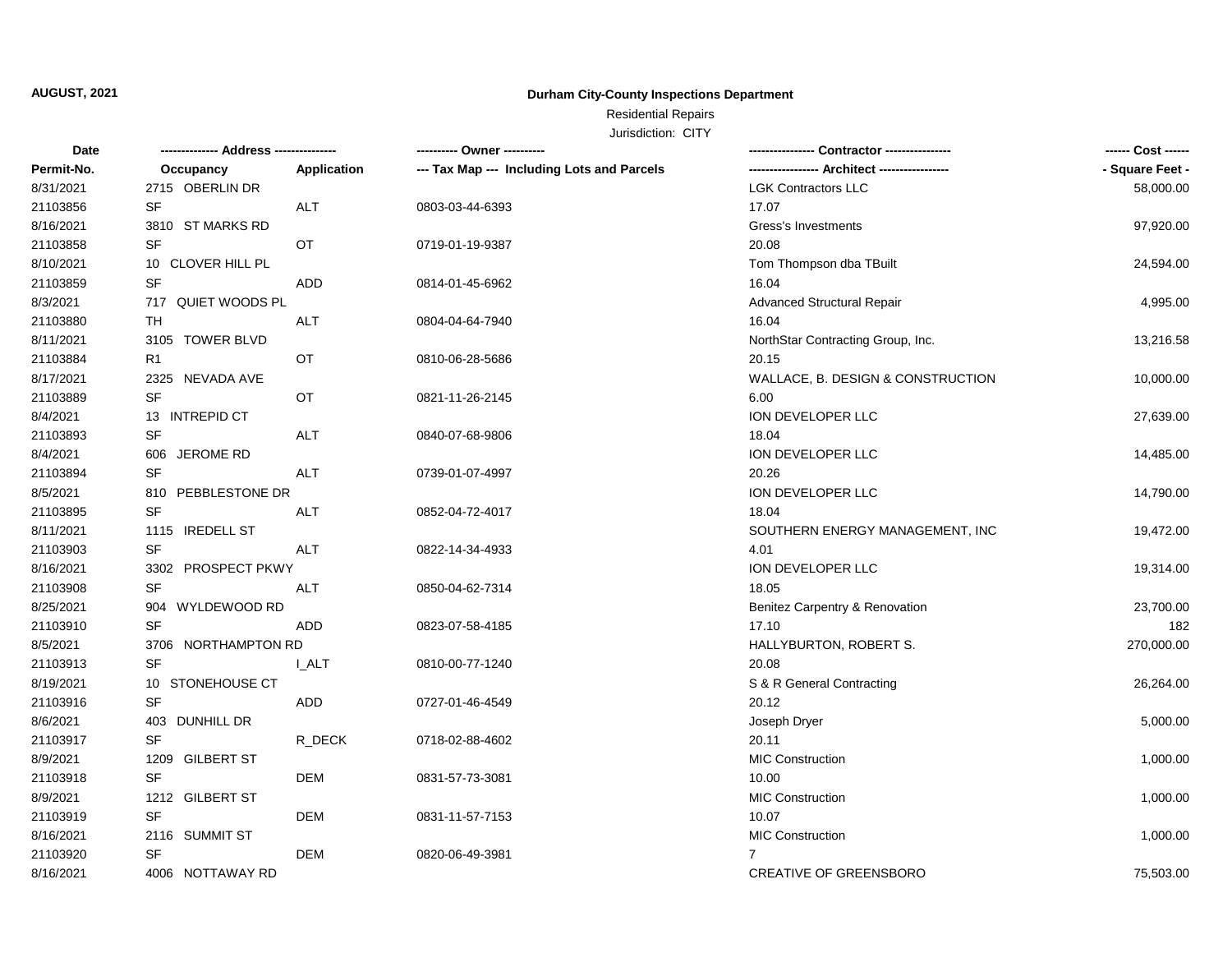## **Durham City-County Inspections Department**

# Residential Repairs

| Date       |                              |                    | ---------- Owner ----------                |                                               |                 |
|------------|------------------------------|--------------------|--------------------------------------------|-----------------------------------------------|-----------------|
| Permit-No. | Occupancy                    | <b>Application</b> | --- Tax Map --- Including Lots and Parcels |                                               | - Square Feet - |
| 21103926   | SF                           | <b>OT</b>          | 0719-25-35-9416                            | 20.08                                         |                 |
| 8/9/2021   | 2207 ENGLEWOOD AVE           |                    |                                            | David R. Parker                               | 1,000.00        |
| 21103928   | <b>SF</b>                    | DEM                | 0822-13-14-1559                            | 4.02                                          | 1388            |
| 8/9/2021   | <b>WEDGEDALE AVE</b><br>2801 |                    |                                            | <b>Blue Raven Solar LLC</b>                   | 27,000.00       |
| 21103929   | SF                           | <b>ALT</b>         | 0841-14-43-4984                            | 18.02                                         |                 |
| 8/30/2021  | 4613 CORAL DR                |                    |                                            | Jzel Meza and Alan Meza Jr.                   | 5,000.00        |
| 21103930   | SF                           | R_DECK             | 0729-01-46-8583                            | 20.10                                         |                 |
| 8/24/2021  | 3007 PICKETT RD              |                    |                                            | Night Owl National Contractors, Inc.          | 21,696.49       |
| 21103931   | R1                           | RP                 | 0810-01-19-3206                            | 20.17                                         |                 |
| 8/6/2021   | 1107 SELBY AVE               |                    |                                            | TITAN SOLAR POWER NC, INC.                    | 25,160.00       |
| 21103933   | <b>SF</b>                    | <b>ALT</b>         | 0830-03-12-3198                            | 20.10                                         |                 |
| 8/12/2021  | 2501<br>WRIGHTWOOD AVE       |                    |                                            | Heliacal Design, LLC                          | 50,000.00       |
| 21103938   | SF                           | ADD                | 0811-16-83-6927                            | 6                                             |                 |
| 8/16/2021  | 106 TEE PEE TRL              |                    |                                            | SOUTHERN EXPOSURE SUNROOMS                    | 13,080.00       |
| 21103940   | SF                           | ALT                | 0769-01-16-0472                            | 19                                            | 123             |
| 8/6/2021   | 4 ROSE BAY CT                |                    |                                            | FOUNDATION XPERTS, LLC                        | 7,800.00        |
| 21103941   | <b>SF</b>                    | <b>RP</b>          | 0728-01-39-4841                            | 20.12<br>Giles & Flythe Engineers             |                 |
| 8/6/2021   | 6620 GLEN FORREST DR         |                    |                                            | Advanced Structural Repair                    | 15,885.00       |
| 21103942   | SF                           | <b>RP</b>          | 0708-03-43-4551                            | 20.12                                         |                 |
| 8/9/2021   | 413 W MAYNARD AVE            |                    |                                            | Neal Curran                                   | 11,000.00       |
| 21103947   | SF                           | <b>L_ALT</b>       | 0832-05-08-0392                            | 1.02<br>Randy Curran                          |                 |
| 8/16/2021  | 3 ALLEN MOORE CT             |                    |                                            | Lisa Florack                                  | 22,000.00       |
| 21103950   | <b>SF</b>                    | ОT                 | 0850-58-79-1816                            | 18.05                                         |                 |
| 8/6/2021   | 16 SUMMERGLEN CT             |                    |                                            | Ram Jack T/A Foundation Solutions, LLC        | 6,200.00        |
| 21103952   | <b>SF</b>                    | <b>RP</b>          | 0728-03-31-9750                            | 20.13                                         |                 |
| 8/6/2021   | 4301<br><b>BROOKSHIRE RD</b> |                    |                                            | Ram Jack T/A Foundation Solutions, LLC        | 12,650.00       |
| 21103953   | SF                           | RP                 | 0709-04-94-4547                            | 20.18                                         |                 |
| 8/18/2021  | 5314 WESTON DOWNS DR         |                    |                                            | Mabrey Roofing and Construction, LLC          | 9,976.00        |
| 21103967   | SF                           | ADD                | 0709-03-13-2845                            | Mabrey Roofing and Construction, LLC<br>20.18 | 84              |
| 8/17/2021  | 3105 HORSEBARN DR            |                    |                                            | SOUTHERN EXPOSURE SUNROOMS                    | 21,580.00       |
| 21103968   | <b>SF</b>                    | <b>ALT</b>         | 0813-01-37-4736                            | 17.07                                         | 130             |
| 8/10/2021  | 16 JULIETTE DR               |                    |                                            | TITAN SOLAR POWER NC, INC.                    | 8,640.00        |
| 21103974   | SF                           | ALT                | 0729-04-53-1846                            | 20.10                                         |                 |
| 8/16/2021  | 507 E MAYNARD AVE            |                    |                                            | YES SOLAR SOLUTIONS - CATE ASSOCIATES,        | 24,036.00       |
| 21103983   | SF                           | ALT                | 0832-06-39-4044                            | 1.01                                          |                 |
| 8/20/2021  | 614 BASIL DR                 |                    |                                            | Avolta Power, Inc.                            | 12,064.00       |
| 21103984   | <b>SF</b>                    | <b>ALT</b>         | 0728-03-14-5191                            | 20.12                                         |                 |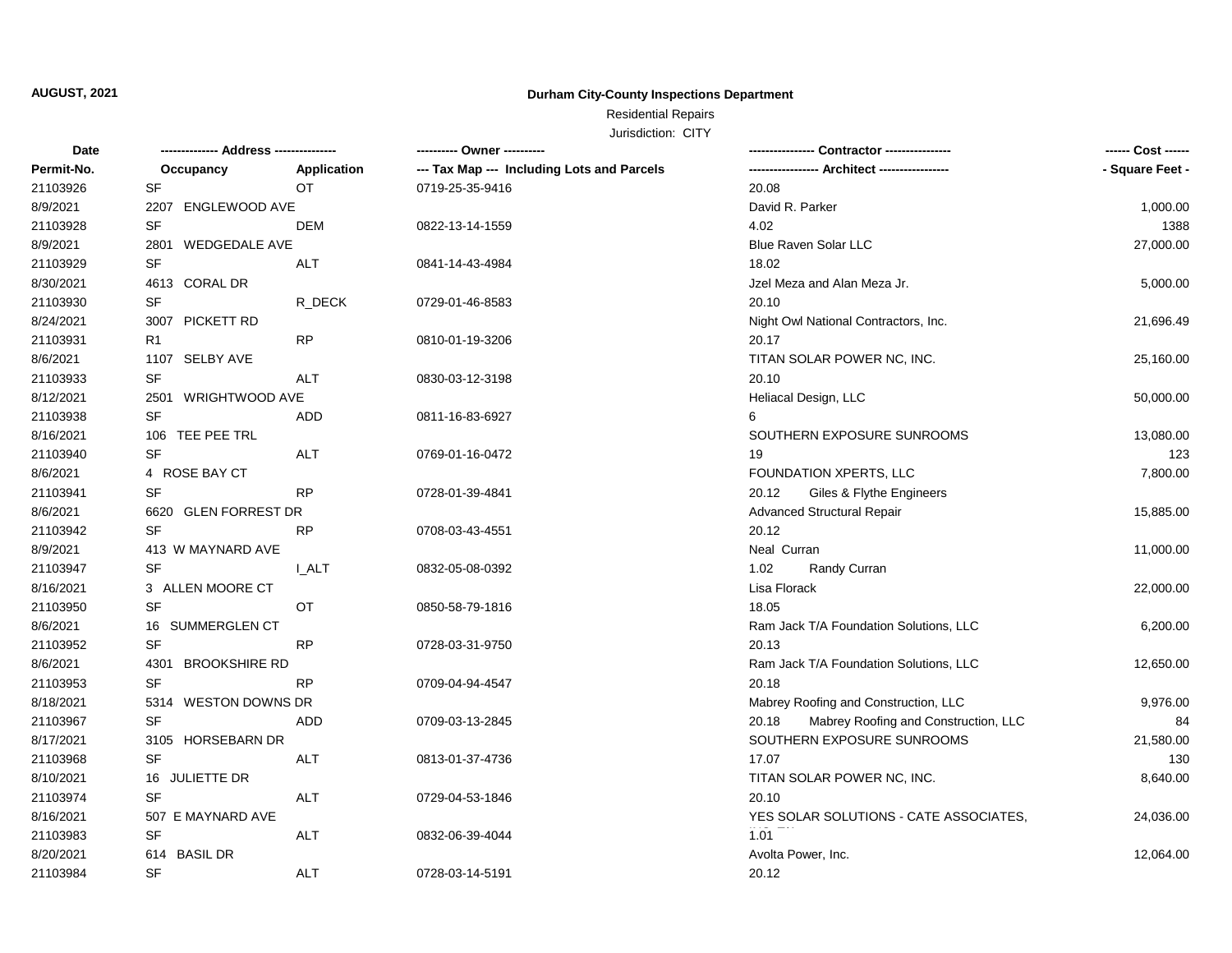## **Durham City-County Inspections Department**

# Residential Repairs

| Date       | -------------- Address ---  |              | ---------- Owner ----------                | - Contractor ----------------                    | ------ Cost ------ |
|------------|-----------------------------|--------------|--------------------------------------------|--------------------------------------------------|--------------------|
| Permit-No. | Occupancy                   | Application  | --- Tax Map --- Including Lots and Parcels |                                                  | - Square Feet -    |
| 8/16/2021  | 810 ROSEHILL AVE            |              |                                            | RONALD EUGENE ADAMS                              | 1,000.00           |
| 21103985   | <b>SF</b>                   | <b>DEM</b>   | 0822-13-13-3084                            | 4.02                                             | 1300               |
| 8/11/2021  | 15 PINE TOP PL              |              |                                            | Turnlight Partners Ltd.                          | 11,000.00          |
| 21103993   | SF                          | ALT          | 0813-01-35-2594                            | 17.07                                            |                    |
| 8/16/2021  | 1023 TALBOT PL              |              |                                            | ReNu Energy Solutions, LLC                       | 27,783.00          |
| 21103994   | <b>SF</b>                   | <b>ALT</b>   | 0840-03-10-5103                            | 18.09                                            |                    |
| 8/11/2021  | 5200 RAINMAKER DR           |              |                                            | TITAN SOLAR POWER NC, INC.                       | 14,060.00          |
| 21104005   | SF                          | <b>ALT</b>   | 0834-03-31-9702                            | 17.08                                            |                    |
| 8/16/2021  | 1027 SWEET CREAM CT         |              |                                            | TESLA ENERGY OPERATIONS, INC.                    | 15,200.00          |
| 21104008   | <b>SF</b>                   | ALT          | 0851-01-27-9802                            | 18.06                                            |                    |
| 8/20/2021  | 409 SWIFT CREEK XING        |              |                                            | TESLA ENERGY OPERATIONS, INC.                    | 36,166.00          |
| 21104012   | <b>SF</b>                   | <b>ALT</b>   | 0717-02-85-3421                            | 20.20                                            |                    |
| 8/16/2021  | 4 LANTERN VIEW LN           |              |                                            | Blue Raven Solar LLC                             | 25,890.00          |
| 21104015   | <b>SF</b>                   | <b>ALT</b>   | 0840-04-94-5210                            | 18.05                                            |                    |
| 8/18/2021  | 1324 ELLIS RD               |              |                                            | Production Construction Inc.                     | 4,500.00           |
| 21104017   | <b>SF</b>                   | <b>L_ALT</b> | 0830-04-72-8110                            | 20.14                                            |                    |
| 8/20/2021  | 3710 MEDFORD RD             |              |                                            | J & J CONSTRUCTION COMPANY, LLC.                 | 96,580.00          |
| 21104020   | <b>SF</b>                   | <b>ADD</b>   | 0812-01-49-8297                            | 17.05                                            | 320                |
| 8/12/2021  | 7 HALSEY PL                 |              |                                            | Regional Foundation and Crawl Space Repair       | 9,008.64           |
| 21104021   | <b>SF</b>                   | <b>RP</b>    | 0820-19-51-4884                            | 20.09                                            |                    |
| 8/12/2021  | 104 VILLA DR                |              |                                            | Riley Home Builders & Inspections, Inc. J. Scott | 8,000.00           |
| 21104026   | <b>SF</b>                   | <b>ALT</b>   | 0846-03-03-2621                            | 21                                               |                    |
| 8/18/2021  | 504 PEARSON DR              |              |                                            | Grant, Inc.                                      | 54,550.00          |
| 21104028   | SF                          | <b>I_ALT</b> | 0729-01-45-8383                            | 20.10                                            |                    |
| 8/24/2021  | 1820 PIPERWOOD CT           |              |                                            | Structurally Speaking, LLC                       | 17,977.00          |
| 21104029   | SF                          | ADD          | 0727-04-74-5590                            | 20.13                                            |                    |
| 8/16/2021  | 3014 DIXON RD               |              |                                            | FOUNDATION XPERTS, LLC                           | 15,510.00          |
| 21104033   | <b>SF</b>                   | <b>RP</b>    | 0810-12-76-6862                            | 20.15                                            |                    |
| 8/16/2021  | 3923 HOPE VALLEY RD         |              |                                            | The Bath Shop                                    | 17,023.00          |
| 21104034   | <b>SF</b>                   | <b>ALT</b>   | 0719-02-66-3182                            | 20.07                                            |                    |
| 8/16/2021  | <b>WEDGEDALE DR</b><br>3101 |              |                                            | Christopher Lee Harris                           | 25,000.00          |
| 21104036   | SF                          | <b>ALT</b>   | 0841-15-62-3756                            | 18.02                                            |                    |
| 8/12/2021  | 2726 CIRCLE DR              |              |                                            | Groundworks North Carolina, LLC                  | 12,955.00          |
| 21104038   | <b>SF</b>                   | <b>RP</b>    | 0811-19-71-2369                            | 6                                                |                    |
| 8/16/2021  | 4904 CENTERWAY DR           |              |                                            | Housing Solutions, Inc.                          | 50,000.00          |
| 21104040   | <b>SF</b>                   | ADD          | 0801-03-33-3735                            | 20.17                                            |                    |
| 8/16/2021  | 124 CRESTVIEW DR            |              |                                            | Groundworks North Carolina, LLC                  | 4,400.00           |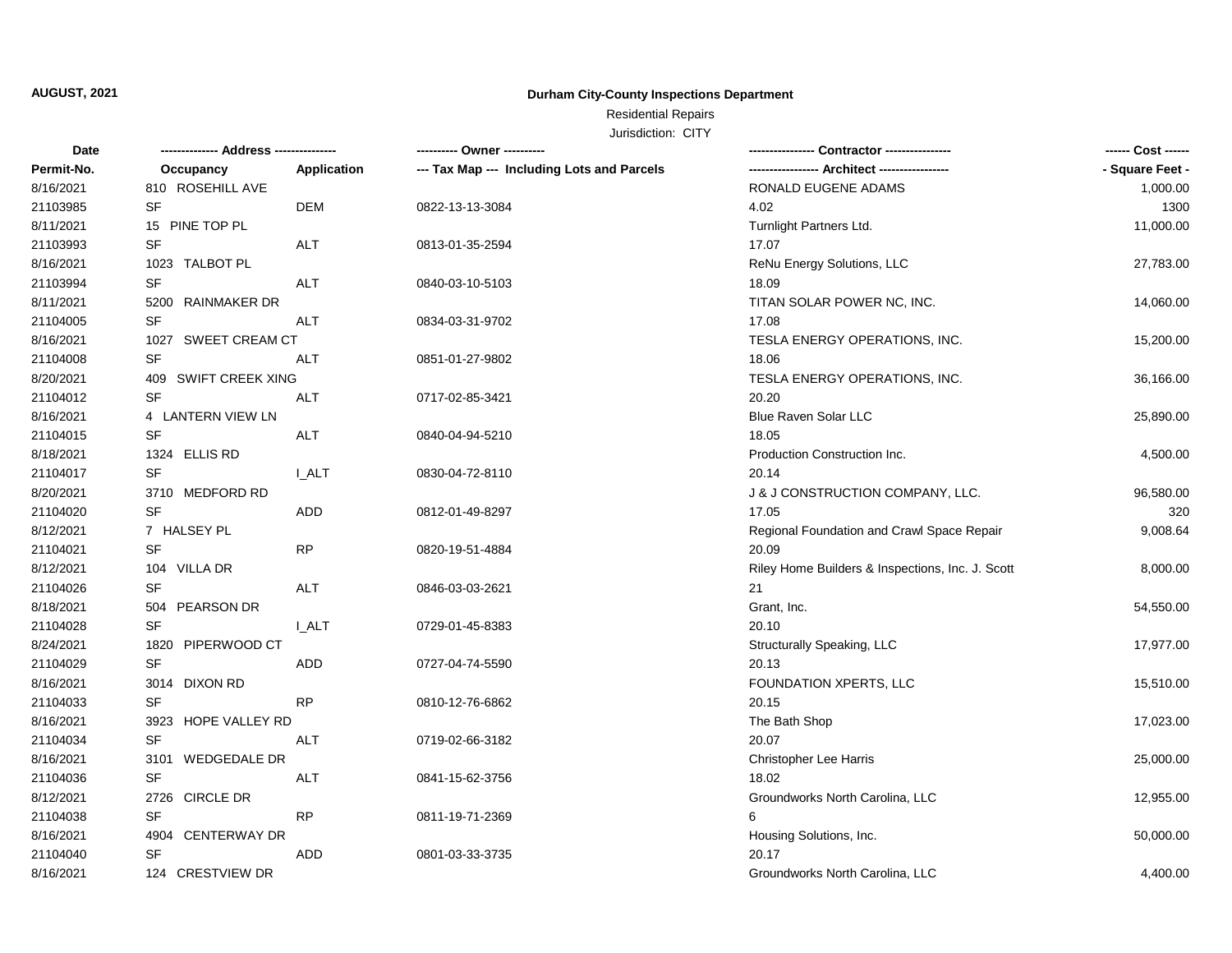## **Durham City-County Inspections Department**

# Residential Repairs

| <b>Date</b> |                         |             | ---------- Owner ----------                |                                                 | ------ Cost ------ |
|-------------|-------------------------|-------------|--------------------------------------------|-------------------------------------------------|--------------------|
| Permit-No.  | Occupancy               | Application | --- Tax Map --- Including Lots and Parcels |                                                 | - Square Feet -    |
| 21104042    | SF                      | <b>RP</b>   | 0824-02-79-0317                            | 16.01                                           |                    |
| 8/25/2021   | 4821 GLENDARION DR      |             |                                            | Sierra Structures, Inc.                         | 31,872.00          |
| 21104043    | SF                      | R_DECK      | 0719-04-94-0563                            | 20.11                                           | 412                |
| 8/17/2021   | 1214 MERRICK ST         |             |                                            | Tom Beik                                        | 1,000.00           |
| 21104046    | SF                      | <b>DEM</b>  | 0831-17-02-0294                            | 13.01                                           | 1440               |
| 8/17/2021   | 1610 HOMEWOOD AVE       |             |                                            | <b>CURTIS RIGGINS</b>                           | 1,000.00           |
| 21104056    | SF                      | <b>DEM</b>  | 0830-33-77-2899                            | 20.09                                           | 1008               |
| 8/16/2021   | 3641 SHANNON RD         |             |                                            | <b>Christopher Rand Construction</b>            | 1,000.00           |
| 21104057    | SF                      | <b>DEM</b>  | 0810-14-33-3226                            | 20.15                                           | 550                |
| 8/23/2021   | 804 FENWICK PKWY        |             |                                            | Perry Perdue                                    | 26,500.00          |
| 21104058    | <b>SF</b>               | ADD         | 0727-01-36-0033                            | 20.12                                           |                    |
| 8/31/2021   | 614 COLFAX ST           |             |                                            | CRS CONTRACTING, LLC                            | 34,000.00          |
| 21104059    | DP                      | <b>ALT</b>  | 0831-13-12-6757                            | 13.01                                           |                    |
| 8/24/2021   | 4612 HIGHGATE DR        |             |                                            | Jeff and Loryn Clark                            | 25,000.00          |
| 21104063    | SF                      | ADD         | 0718-02-69-6526                            | 20.11                                           |                    |
| 8/17/2021   | 3729 SWARTHMORE RD      |             |                                            | Landmark Management Partners, LLC               | 91,000.00          |
| 21104076    | <b>SF</b>               | I ALT       | 0719-03-34-7549                            | 20.08                                           |                    |
| 8/17/2021   | 1210 GASTON MANOR DR    |             |                                            | SOUTHERN ENERGY MANAGEMENT, INC                 | 5,900.00           |
| 21104079    | SF                      | ALT         | 0769-03-43-9127                            | 19                                              |                    |
| 8/17/2021   | 3315 MEDFORD RD         |             |                                            | AG Construction, L.L.C.                         | 2,500.00           |
| 21104083    | <b>SF</b>               | ADD         | 0812-07-79-3947                            | 17.05                                           |                    |
| 8/18/2021   | 106 HICKORY GLEN LN     |             |                                            | <b>Blue Raven Solar LLC</b>                     | 21,276.00          |
| 21104087    | <b>SF</b>               | <b>ALT</b>  | 0841-14-44-4248                            | 18.02                                           |                    |
| 8/20/2021   | 1207 COUNTRY CLUB DR    |             |                                            | <b>Blue Raven Solar LLC</b>                     | 22,275.00          |
| 21104089    | SF                      | ALT         | 0804-02-76-2615                            | 16.04                                           |                    |
| 8/25/2021   | 3220 STONEYBROOK DR     |             |                                            | UNIQUE TOUCH PAINTING & RESTORATION INC.        | 28,750.00          |
| 21104091    | SF                      | <b>LALT</b> | 0813-04-61-8992                            | 17.05                                           |                    |
| 8/19/2021   | SOUTH BEND DR<br>507    |             |                                            | 8MSolar LLC                                     | 18,800.00          |
| 21104092    | <b>SF</b>               | <b>ALT</b>  | 0717-02-66-5902                            | 20.20                                           |                    |
| 8/20/2021   | 96 DAVISSON DR          |             |                                            | Ram Jack T/A Foundation Solutions, LLC          | 12,500.00          |
| 21104095    | R <sub>3</sub>          | <b>ALT</b>  | 0813-12-75-6146                            | 17.07<br>Ground Force Engineers - Derek Harwood |                    |
| 8/24/2021   | 1403 SEDGEFIELD ST      |             |                                            | Leigh Hudnall                                   | 98,000.00          |
| 21104097    | SF                      | OT          | 0822-10-46-5270                            | 3.01                                            | 741                |
| 8/23/2021   | 905 NORTHWOOD HILLS AVE |             |                                            | Blue Raven Solar LLC                            | 8,100.00           |
| 21104142    | SF                      | ALT         | 0824-18-40-2548                            | 17.10                                           |                    |
| 8/24/2021   | 8019 MORRELL LN         |             |                                            | Perry Perdue                                    | 28,500.00          |
| 21104144    | <b>SF</b>               | <b>ADD</b>  | 0718-03-32-7655                            | 20.12                                           |                    |
|             |                         |             |                                            |                                                 |                    |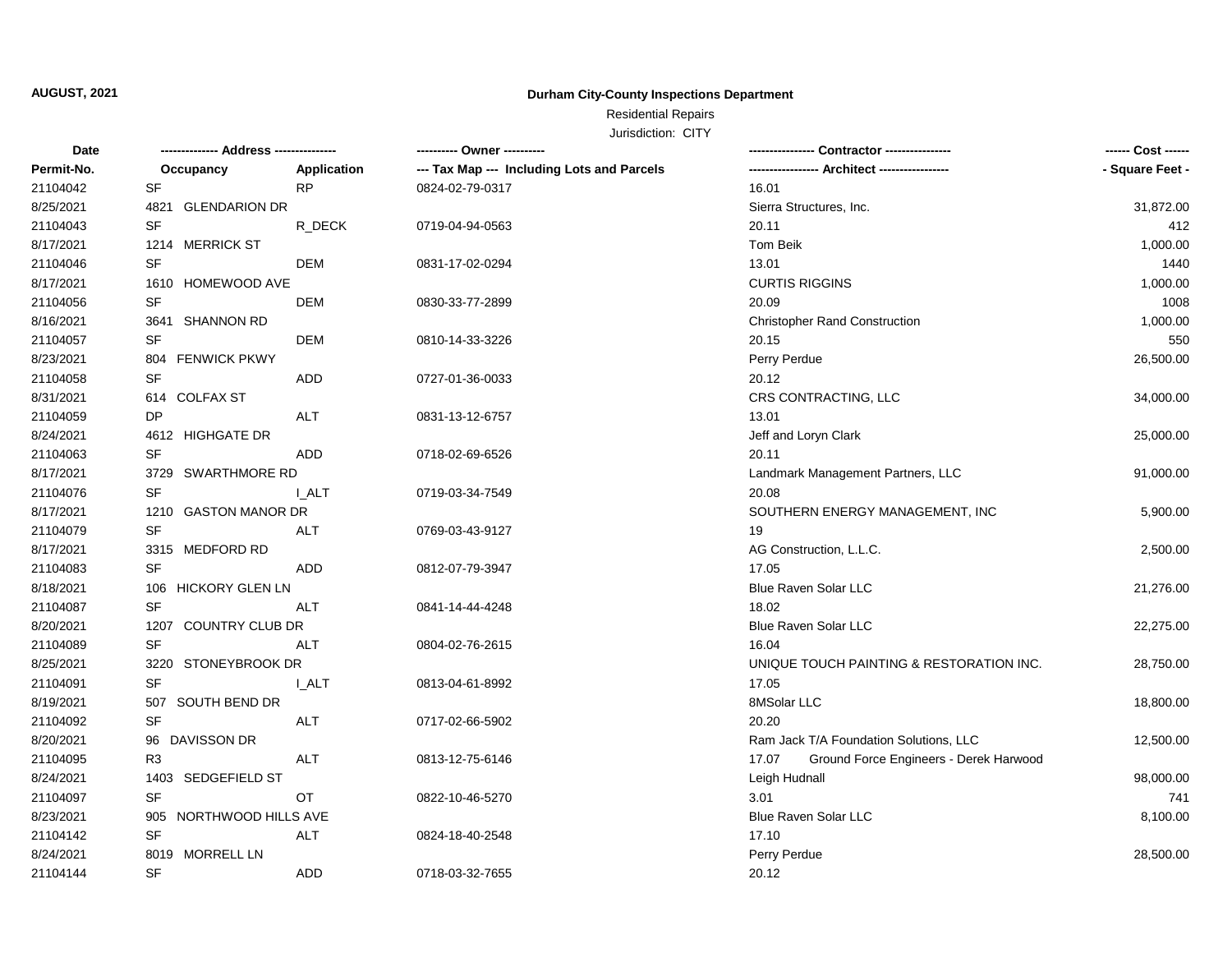## **Durham City-County Inspections Department**

# Residential Repairs

| Date       | -------------- Address -- |             | ---------- Owner ----------                | -- Contractor ---------------                 | ------ Cost ------ |
|------------|---------------------------|-------------|--------------------------------------------|-----------------------------------------------|--------------------|
| Permit-No. | Occupancy                 | Application | --- Tax Map --- Including Lots and Parcels | ----------------- Architect ----------------- | - Square Feet -    |
| 8/23/2021  | 8018 MORRELL LN           |             |                                            | Perry Perdue                                  | 21,000.00          |
| 21104145   | <b>SF</b>                 | <b>ADD</b>  | 0718-03-32-7580                            | 20.12                                         |                    |
| 8/19/2021  | 2110 PEAR TREE LN         |             |                                            | <b>NC Solar Now</b>                           | 33,705.00          |
| 21104148   | <b>SF</b>                 | <b>ALT</b>  | 0739-02-58-9728                            | 20.14                                         |                    |
| 8/20/2021  | 2320 HURON ST             |             |                                            | JDAD LLC DBA RENEW RENOVATIONS & REPAIRS      | 29,000.00          |
| 21104156   | <b>SF</b>                 | I ALT       | 0821-17-02-4162                            | 6                                             |                    |
| 8/20/2021  | 1905 RAJ DR               |             |                                            | ION DEVELOPER LLC                             | 8,400.00           |
| 21104159   | SF                        | <b>ALT</b>  | 0759-03-40-2559                            | 20.14                                         |                    |
| 8/23/2021  | 4403 CUMBERLAND DR        |             |                                            | 8MSolar LLC                                   | 25,632.00          |
| 21104163   | <b>SF</b>                 | <b>ALT</b>  | 0802-02-87-5970                            | 17.06                                         |                    |
| 8/20/2021  | 810 BURCH AVE             |             |                                            | <b>NC Solar Now</b>                           | 16,386.03          |
| 21104168   | <b>SF</b>                 | <b>ALT</b>  | 0821-07-58-0338                            | 5                                             |                    |
| 8/25/2021  | 1027 FOXTAIL DR           |             |                                            | SOUTHERN EXPOSURE SUNROOMS                    | 15,580.00          |
| 21104184   | <b>SF</b>                 | ALT         | 0769-04-53-1002                            | 19                                            |                    |
| 8/31/2021  | 2112 WILSON ST            |             |                                            | <b>GARUDA CUSTOM DECKS</b>                    | 29,000.00          |
| 21104190   | <b>SF</b>                 | <b>ADD</b>  | 0822-09-16-7147                            | 4.01                                          |                    |
| 8/23/2021  | 2710 OLD SUGAR RD         |             |                                            | Groundworks North Carolina, LLC               | 6,000.00           |
| 21104195   | <b>SF</b>                 | <b>RP</b>   | 0810-12-85-8724                            | 20.07                                         |                    |
| 8/25/2021  | 2708 MONTCASTLE CT        |             |                                            | Blue Raven Solar LLC                          | 29,363.00          |
| 21104197   | SF                        | ALT         | 0811-18-30-4664                            | 20.17                                         |                    |
| 8/25/2021  | ROSELAND AVE<br>309       |             |                                            | <b>Cornerstone Foundation Repair</b>          | 7,500.00           |
| 21104199   | <b>SF</b>                 | RP          | 0825-04-81-3062                            | 16.01                                         |                    |
| 8/30/2021  | 4400<br>COTTENDALE DR     |             |                                            | ION DEVELOPER LLC                             | 7,600.00           |
| 21104206   | SF                        | ALT         | 0749-02-96-5036                            | 18.05                                         |                    |
| 8/30/2021  | 3302 LONG RIDGE RD        |             |                                            | FOUNDATION XPERTS, LLC                        | 12,000.00          |
| 21104210   | SF                        | ALT         | 0759-03-22-8148                            | 18.05                                         |                    |
| 8/30/2021  | 1215 W MURRAY AVE         |             |                                            | FOUNDATION XPERTS, LLC                        | 13,500.00          |
| 21104211   | SF                        | ALT         | 0822-07-69-3304                            | 1.02                                          |                    |
| 8/26/2021  | 904 SOUTH ST              |             |                                            | SOUTHERN ENERGY MANAGEMENT, INC               | 17,750.00          |
| 21104214   | SF                        | <b>ALT</b>  | 0821-16-73-7666                            | 12.01                                         |                    |
| 8/31/2021  | 102 MONTROSE DR           |             |                                            | Mona P. Crawford and Kenneth B. West          | 125.00             |
| 21104219   | SF                        | ADD         | 0820-09-15-2161                            | 20.07                                         | 215                |
| 8/30/2021  | 612 N DRIVER ST           |             |                                            | Production Construction Inc.                  | 125,000.00         |
| 21104229   | <b>SF</b>                 | ADD         | 0831-11-56-9057                            | 10.02                                         | 496                |
| 8/26/2021  | 208 STURDIVANT RD         |             |                                            | ReNu Energy Solutions, LLC                    | 21,750.00          |
| 21104230   | <b>SF</b>                 | <b>ALT</b>  | 0812-01-07-9000                            | 17.06                                         |                    |
| 8/30/2021  | 1618 TIMBER WOLF DR       |             |                                            | YES SOLAR SOLUTIONS - CATE ASSOCIATES,        | 25,670.00          |
|            |                           |             |                                            |                                               |                    |